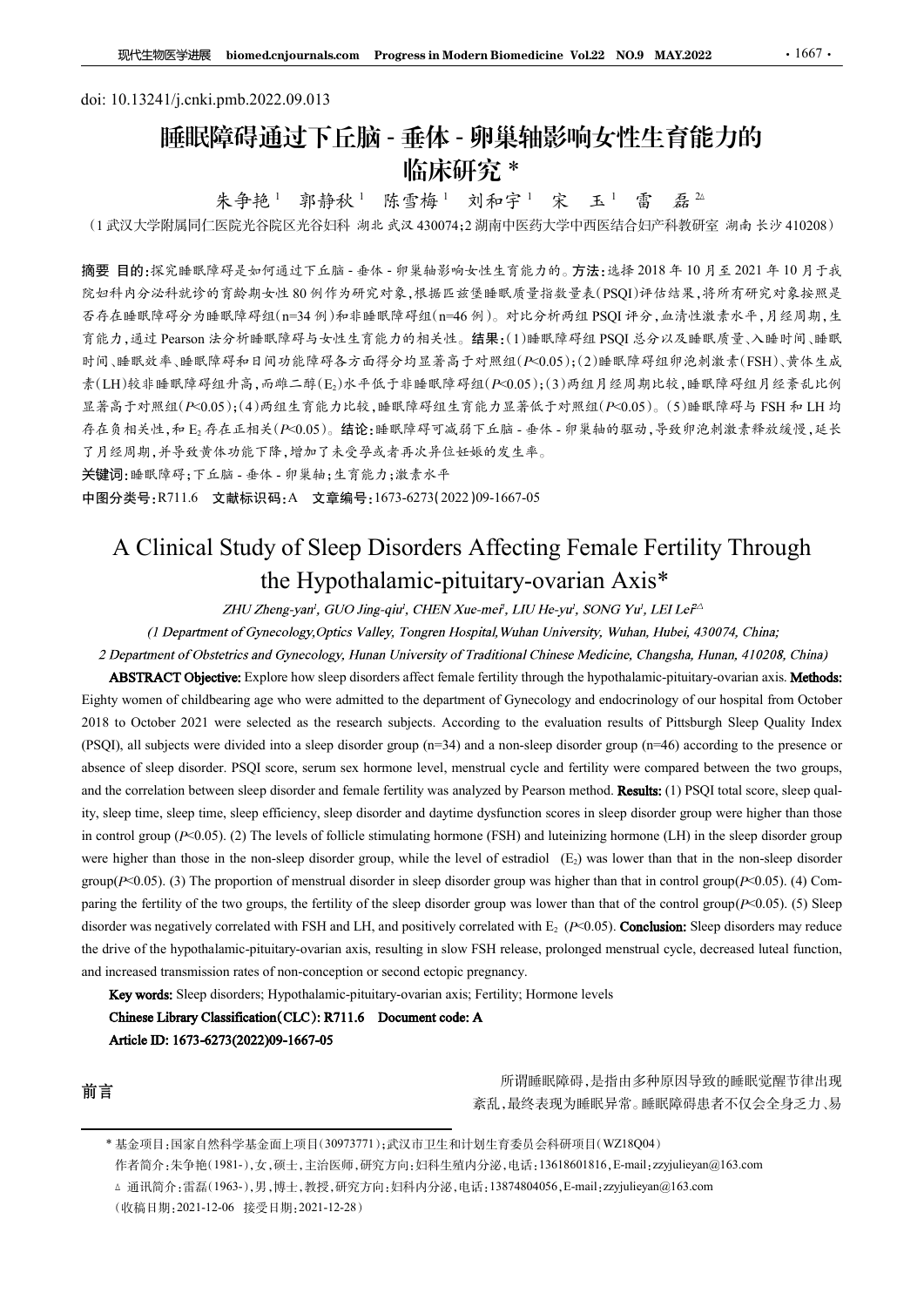疲倦以及精神不佳等,同时还会对患者的生活能力、工作能力 以及心理健康等产生影响,甚至降低患者的生育能力<sup>[1]</sup>。睡眠障 碍不仅可以使女性的卵细胞质量和数量下降,同样可降低女性 的雌激素分泌水平[2]。目前的研究表明[3],下丘脑 - 垂体 - 卵巢 <mark>•1668• 现代生物医学进展 biomed.cnjournals.com Progress.in Modern Biomedicine Vol.22 NO.9 MAY.2022<br>疲倦以及精神不佳等,同时还会对患者的生活能力、工作能力 病、肾功能衰竭者;(5)上夜班或者有熬夜等不良生活。<br>闪入心理健康等产生影响,甚至降低患者的生育的力。睡眠障碍,1.2 **方法和现象指标资料比较** 分別就两组的年齡、婚<br>每代可以使女性的卵细胞质量和数量</mark> 实现生殖能力,卵巢在卵泡发育和卵母细胞成熟所必需的类固 醇激素的产生中起着关键作用,其包含了女性生殖期中有限数 境。当睡眠障碍发生在 HPO 轴的任何交界处时,这种复杂的调 控都会受到负面影响。国外研究学者 Stocker 等发现[4],睡眠障 碍和睡眠不足与不孕症之间存在显著的相关性,并且睡眠障碍 研究对象清晨空腹肘静脉血 3 mL,采取免疫放射法®测定卵泡 还会导致女性卵巢功能大大降低。近年来,女性睡眠障碍和不 刺激素 (Follicle-stimulating Hormone, FSH)、黄体生成素 孕的病例呈现出逐年增加的趋势,然而有关睡眠障碍影响女性 (Luteinizing Hormone, LH)、雌二醇(Estradiol, E,)的基础值变化。 生育能力的机制尚未阐明。本研究选取了 80 例育龄期女性作 为研究对象,拟通过设立对照分组的方式,就睡眠障碍通过下 丘脑 - 垂体 - 卵巢轴影响女性生育能力的机制进行探究,以期 为改善女性睡眠障碍和生育能力提供理论参考。 根据匹兹堡睡眠质量指数量表(Pittsburgh sleep quality index,

# 1 资料与方法

## 1.1 一般资料

病、肾功能衰竭者;(5)上夜班或者有熬夜等不良生活习惯的。

# 1.2 方法和观察指标

生殖的调控系统,通过循环产生促性腺激素和类固醇激素等来 (Pittsburgh sleep quality index, PSQI) 评价研究对象的睡眠情 量的卵母细胞,并影响了卵母细胞成熟和受精所需的激素环 总分,采用 Linkert 4 级评分法,其中 PSQI 的总评分≧8 分的患 1.2.1 两组一般临床资料比较 分别就两组的年龄、婚姻状态、 职业、平均收入、PSQI 得分进行统计,并开展组间差异性比较。 1.2.2 两组 PSQI 评分比较 采用匹兹堡睡眠质量指数量表 ress in Modern Biomedicine Vol.22 NO.9 MAY.2022<br>病、肾功能衰竭者;(5)上夜班或者有熬夜等不良生活习惯的。<br>1.2 方法和观察指标<br>1.2.1 两组一般临床资料比较 分别就两组的年龄、婚姻状态、<br>职业、平均收入、PSQI得分进行统计,并开展组间差异性比较。<br>1.2.2 两组 PSQI 评分比较 采用匹兹堡睡眠质量指数量表<br>1.2.2 两组 PSQI 评分比较 采用匹兹堡睡眠质量指数量表<br> 况<sup>[5]</sup>,量表的指标包括睡眠质量、入睡时间、睡眠时间、睡眠效 率、睡眠障碍和日间功能障碍共计 6 个部分,同时计算 PSQI 的 ss in Modern Biomedicine Vol.22 NO.9 MAY.2022<br>病、肾功能衰竭者;(5)上夜班或者有熬夜等不良生活习惯的。<br>1.2 方法和观察指标<br>1.2.1 两组一般临床资料比较 分别就两组的年龄、婚姻状态、<br>职业、平均收入、PSQI 得分进行统计,并开展组间差异性比较。<br>1.2.2 两组 PSQI 评分比较 采用匹兹堡睡眠质量指数量表<br>(Pittsburgh sleep quality index, PS 者存在睡眠障碍,并且得分越高表明睡眠质量越差。 ss in Modern Biomedicine Vol.22 NO.9 MAY.2022<br>病、肾功能衰竭者;(5)上夜班或者有熬夜等不良生活习惯的。<br>1.2 方法和观察指标<br>1.2.1 两组一般临床资料比较 分别就两组的年龄、婚姻状态、<br>职业、平均收入,PSQ1得分进行统计,并开展组间差异性比较<br>1.2.2 两组 PSQ1 评分比较 采用匹兹堡睡眠质量指数睡眠情 (Fittsburgh sleep quality index, PS ss in Modern Biomedicine Vol.22 NO.9 MAY.2022<br>病、肾功能衰竭者;(5)上夜班或者有熬夜等不良生活习惯的。<br>1.2. 方法和现套指标资料比较 分別就两组的年龄、婚姻状态、<br>1.2. 丙组一般临床资料比较 分別就两组的年龄、婚姻状态、<br><br>取业、平均收入,PSQI 得分进行统计,并开展组间差异性比较。<br><br>1.2.2 两组 PSQI 评分比较 采用匹兹堡睡眠质量指数量表<br>(Pittsburgh sl ess in Modern Biomedicine Vol.22 NO.9 MAY.2022<br>病、肾功能衰竭者;(5)上夜班或者有熬夜等不良生活习惯的。<br>1.2 方法和观察指标<br>1.2.1 两组一般临床资料比较 分别就两组的年龄、婚姻状态、<br>取业、平均收入、PSQI得分进行统计、并开展组间差异性比较。<br><br>1.2.2 两组 PSQI 评分比较 采用匹兹堡睡眠质量指数量表<br>(Pittsburgh sleep quality index,

1.2.3 两组血清性激素水平比较 在月经后的第 3 天取两组 对比两组月经周期是否规律,其中 月经周期为 25-35 天的为规律;<25 天或 >35 的为月经紊乱[7] 。 1.2.5 两组生育能力比较 随访记录 1 年内手术对两组宫内 受孕、未受孕以及再次异位妊娠发生情况。 、平均收入,PSQI得分进行统计,并开展组间差异性比较。两组 PSQI 评分比较 采用匹兹堡睡眠质量指数 显示表明 sleep quality micks, PSQI 的研究对象的 sleep quality micks ( 最后最后最后的和日间功能障碍其中 6个部分,同时计算 PSQI 的<br>自动的时间 sleep quality micks ( 国家 ) 评价研究对象的睡眠眼镜里的时间 网络两种手段 PSQI 的一系统的情报<br>: ---

#### 1.3 统计学方法

#### 2 结果

#### 2.1 两组一般临床资料比较

| 丘脑 - 垂体 - 卵巢轴影响女性生育能力的机制进行探究, 以期<br>为改善女性睡眠障碍和生育能力提供理论参考。                                                                                                                                                                                                                                                                                                                       |             | 1.2.5 两组生育能力比较<br>受孕、未受孕以及再次异位妊娠发生情况。                                                            | 随访记录 1 年内手术对两组宫内                                                                                                                                                                                |
|---------------------------------------------------------------------------------------------------------------------------------------------------------------------------------------------------------------------------------------------------------------------------------------------------------------------------------------------------------------------------------|-------------|--------------------------------------------------------------------------------------------------|-------------------------------------------------------------------------------------------------------------------------------------------------------------------------------------------------|
| 1 资料与方法                                                                                                                                                                                                                                                                                                                                                                         |             | 1.2.6 睡眠障碍与女性生育能力相关性分析<br>分析睡眠障碍得分与 FSH、LH 和 E2 的相关性。                                            | 通过 Pearson 法                                                                                                                                                                                    |
| 1.1 一般资料<br>选择 2018年10月至 2021年10月于我院妇科内分泌科<br>就诊的育龄期女性 80 例作为研究对象,年龄范围为 23-43 岁。<br>根据匹兹堡睡眠质量指数量表 (Pittsburgh sleep quality index,<br>PSQI)评估结果,将所有研究对象按照是否存在睡眠障碍分为<br>睡眠障碍组(n=34 例)和非睡眠障碍组(n=46 例)。本研究已通<br>过医学伦理学委员会审查批准。<br>纳入标准:(1) 入组对象均自愿参加本次研究且已签署知<br>情同意书;(2)意识清晰能够配合完成问卷调查;(3)不存在器<br>质性病变疾病。<br>排除标准:(1)年龄 <23 岁或 >43 岁;(2)妊娠或哺乳状态<br>的;(3)接受过激素治疗的;(4)并发严重器质性疾患诸如冠心 |             | 1.3 统计学方法<br>$[n(\%)]$ 示计数资料,应用 $x^2$ 检验, $P<0.05$ 有统计学意义。<br>2 结果<br>2.1 两组一般临床资料比较<br>性,如表1所示。 | 应用 SPSS 22.0, 使用(x <sup>+</sup> s)示计量资料, 采用 t 检验, 使用<br>两组的一般临床资料诸如年龄、婚姻状态、职业、平均收<br>入、PSQI 得分纳入研究并实施组间差异性比较, 结果显示: 两<br>组 PSQI 得分对比,睡眠障碍组高于非睡眠障碍组(P<0.05);年<br>龄、婚姻状态、职业和平均收入对比无差异(P>0.05),有可比 |
|                                                                                                                                                                                                                                                                                                                                                                                 |             | 表 1 两组一般临床资料比较<br>Table 1 Comparison of general clinical data between the two groups             |                                                                                                                                                                                                 |
| Indexs                                                                                                                                                                                                                                                                                                                                                                          |             | Sleep disorder group( $n=34$ )                                                                   | Non-sleep disorder group(n=46)                                                                                                                                                                  |
| $Age[n(\%)]$                                                                                                                                                                                                                                                                                                                                                                    | $23 - 25$   | 11(32.35)                                                                                        | 14(30.43)                                                                                                                                                                                       |
|                                                                                                                                                                                                                                                                                                                                                                                 | 26-30       | 12(35.29)                                                                                        | 16(34.78)                                                                                                                                                                                       |
|                                                                                                                                                                                                                                                                                                                                                                                 | $31 - 35$   | 8(23.53)                                                                                         | 11(23.92)                                                                                                                                                                                       |
|                                                                                                                                                                                                                                                                                                                                                                                 | $36-43$     | 3(8.83)                                                                                          | 5(10.87)                                                                                                                                                                                        |
| Marital status[n(%)]                                                                                                                                                                                                                                                                                                                                                            | Married     | 32(94.12)                                                                                        | 45(97.82)                                                                                                                                                                                       |
|                                                                                                                                                                                                                                                                                                                                                                                 | Not married | 2(5.88)                                                                                          | 1(2.13)                                                                                                                                                                                         |
| Occupation[n(%)]                                                                                                                                                                                                                                                                                                                                                                | Employed    | 28(82.35)                                                                                        | 41(89.13)                                                                                                                                                                                       |
|                                                                                                                                                                                                                                                                                                                                                                                 | Unemployed  | 6(17.65)                                                                                         | 5(10.87)                                                                                                                                                                                        |
| Economic income $[n(\%)]$                                                                                                                                                                                                                                                                                                                                                       | $<$ 3000    | 5(14.71)                                                                                         | 7(15.22)                                                                                                                                                                                        |
|                                                                                                                                                                                                                                                                                                                                                                                 | 3000-5000   | 7(20.59)                                                                                         | 12(26.07)                                                                                                                                                                                       |
|                                                                                                                                                                                                                                                                                                                                                                                 | 5000-10000  | 12(35.29)                                                                                        | 17(36.96)                                                                                                                                                                                       |
|                                                                                                                                                                                                                                                                                                                                                                                 | >10000      | 10(29.41)                                                                                        | 10(21.75)                                                                                                                                                                                       |
| PSQI score $(\bar{x} \pm s)$                                                                                                                                                                                                                                                                                                                                                    |             | $11.32 \pm 1.24*$                                                                                | $5.43 \pm 0.24$                                                                                                                                                                                 |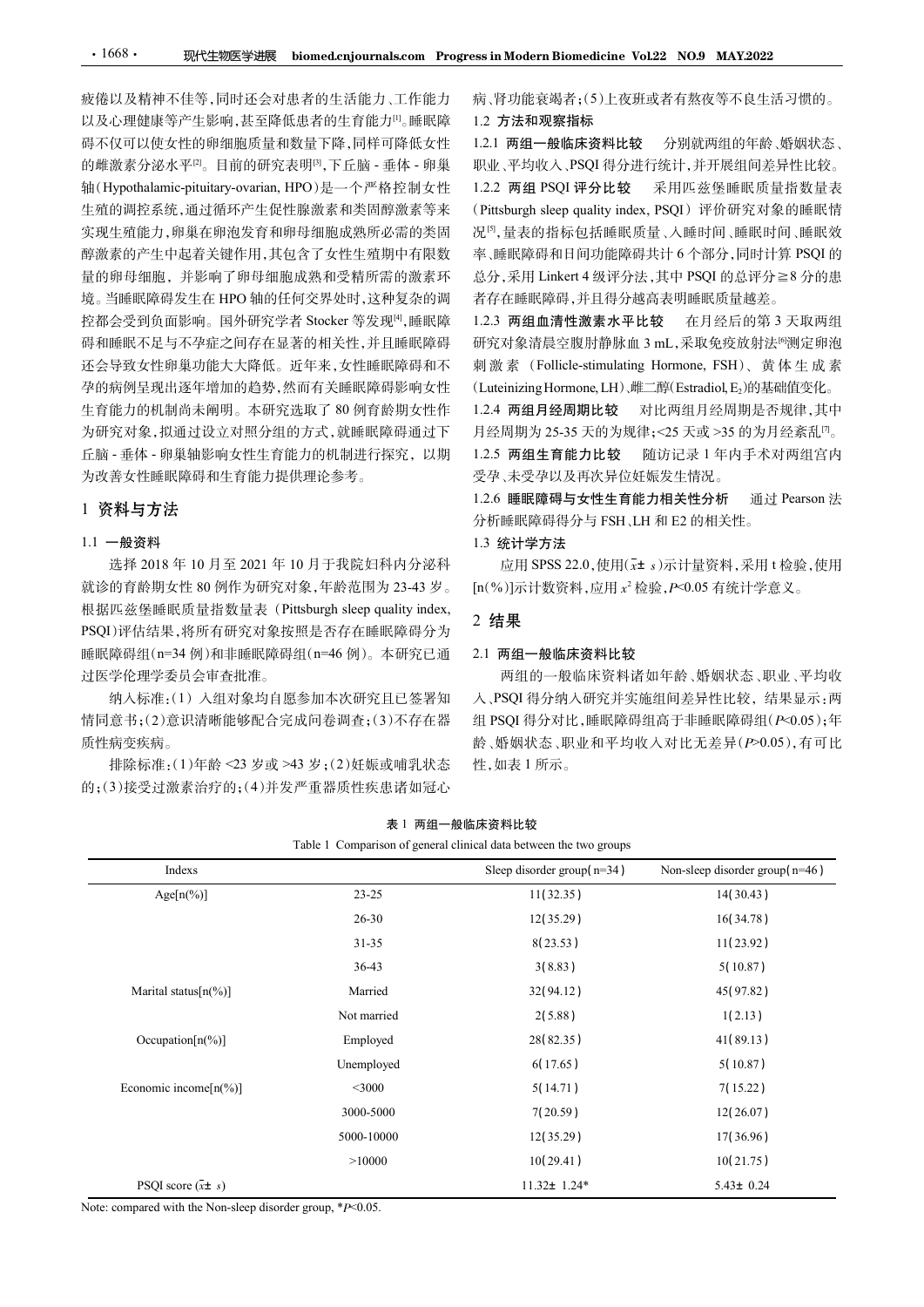### 2.2 两组 PSQI 评分比较

| 2.2 两组 PSQI 评分比较                                           |                                                                                                      | 眠质量、入睡时间、睡眠时间、睡眠效率、睡眠障碍和日间功能       |
|------------------------------------------------------------|------------------------------------------------------------------------------------------------------|------------------------------------|
| 睡眠障碍组 PSQI 总分显著高于对照组, 并且各指标如睡                              |                                                                                                      | 障碍得分也显著高于对照组(P<0.05),如表 2 所示。      |
|                                                            | 表 2 两组 PSQI 评分比较(x+ s)<br>Table 2 PSQI scores were compared between the two groups $(\bar{x} \pm s)$ |                                    |
| Indexs                                                     | Sleep disorder group( $n=34$ )                                                                       | Non-sleep disorder group( $n=46$ ) |
| Sleep quality                                              | $1.78 \pm 0.35*$                                                                                     | $0.95 \pm 0.13$                    |
| Fall sleep time                                            | $1.61 \pm 0.27*$                                                                                     | $0.92 \pm 0.22$                    |
| Total sleep time                                           | $1.65 \pm 0.48*$                                                                                     | $0.63 \pm 0.26$                    |
| Sleep efficiency                                           | $1.77\pm 0.39*$                                                                                      | $0.68 \pm 0.25$                    |
| Sleep disorders                                            | $1.68 \pm 0.26*$                                                                                     | $0.87 \pm 0.14$                    |
| Daytime dysfunction                                        | $1.63 \pm 0.35*$                                                                                     | $1.32 \pm 0.41$                    |
| Total scores                                               | $11.32 \pm 1.24*$                                                                                    | $5.43 \pm 0.24$                    |
| Note: Compared with the Non-sleep disorder group, *P<0.05. |                                                                                                      |                                    |
| 2.3 两组血清性激素水平比较                                            |                                                                                                      | 于非睡眠障碍组(P<0.05),如表 3 所示。           |
| 睡眠障碍组 FSH、LH 较非睡眠障碍组升高, 而 E2 水平低                           |                                                                                                      |                                    |
|                                                            | 表 3 两组血清性激素水平比较(x+ s)                                                                                |                                    |
|                                                            | Table 3 Comparison of serum sex hormone levels between the two groups $(\bar{x} \pm s)$              |                                    |
| Indexs                                                     | Sleep disorder group( $n=34$ )                                                                       | Non-sleep disorder group( $n=46$ ) |
| FSH(mIU/mL)                                                | $6.33 \pm 1.53*$                                                                                     | $5.29 \pm 1.27$                    |
| LH(mIU/mL)                                                 | $4.08 \pm 2.65*$                                                                                     | $3.77 \pm 3.31$                    |
|                                                            |                                                                                                      |                                    |

# 2.3 两组血清性激素水平比较

# 表 3 两组血清性激素水平比较 $(x + s)$

| Sleep disorders                                                                      |    | $1.68 \pm 0.26*$                                                                                                          | $0.87 \pm 0.14$                                                         |  |
|--------------------------------------------------------------------------------------|----|---------------------------------------------------------------------------------------------------------------------------|-------------------------------------------------------------------------|--|
| Daytime dysfunction                                                                  |    | $1.63 \pm 0.35*$                                                                                                          | $1.32 \pm 0.41$                                                         |  |
| Total scores                                                                         |    | $11.32 \pm 1.24*$                                                                                                         | $5.43 \pm 0.24$                                                         |  |
| Note: Compared with the Non-sleep disorder group, *P<0.05.                           |    |                                                                                                                           |                                                                         |  |
| 2.3 两组血清性激素水平比较                                                                      |    | 于非睡眠障碍组(P<0.05),如表 3 所示。                                                                                                  |                                                                         |  |
| 睡眠障碍组 FSH、LH 较非睡眠障碍组升高, 而 E2 水平低                                                     |    |                                                                                                                           |                                                                         |  |
|                                                                                      |    | 表 3 两组血清性激素水平比较(x± s)                                                                                                     |                                                                         |  |
|                                                                                      |    | Table 3 Comparison of serum sex hormone levels between the two groups $(\bar{x} \pm s)$                                   |                                                                         |  |
| Indexs                                                                               |    | Sleep disorder group( $n=34$ )                                                                                            | Non-sleep disorder group $(n=46)$                                       |  |
| FSH(mIU/mL)                                                                          |    | $6.33 \pm 1.53*$                                                                                                          | $5.29 \pm 1.27$                                                         |  |
| LH(mIU/mL)                                                                           |    | $4.08 \pm 2.65*$                                                                                                          | $3.77 \pm 3.31$                                                         |  |
| $E_2$ (pmol/mL)                                                                      |    | $117.58 \pm 84.10*$                                                                                                       | 156.41± 98.64                                                           |  |
| 睡眠障碍组月经紊乱比例为 73.53 %, 规律比例为 26.47 %;<br>非睡眠障碍组月经紊乱比例为 23.91%, 规律比例为 76.09%。          |    | (P<0.05),如表 4 所示。<br>表 4 两组月经周期比较[n(%)]<br>Table 4 The menstrual cycles of the two groups were compared $[n\binom{0}{0}]$ |                                                                         |  |
| Groups                                                                               | n  | Menstrual rule                                                                                                            | Menstrual disorder                                                      |  |
| Sleep disorder group                                                                 | 34 | $9(26.47)^*$                                                                                                              | $25(73.53)*$                                                            |  |
| Non-sleep disorder group                                                             | 46 | 35(76.09)                                                                                                                 | 11(23.91)                                                               |  |
| Note: Compared with the Non-sleep disorder group, *P<0.05.                           |    |                                                                                                                           |                                                                         |  |
| 2.5 两组生育能力比较<br>睡眠障碍组宫内受孕比例为 41.18%,未受孕比例为 44.11%,<br>异位妊娠比例为 14.71 %; 非睡眠障碍组宫内受孕比例为 |    | 05),如表5所示。                                                                                                                | 76.09%, 未受孕比例为 17.39%, 异位妊娠比例为 6.52%。两组<br>生育能力比较,睡眠障碍组生育能力显著低于对照组(P<0. |  |
|                                                                                      |    | 表 5 两组生育能力比较[n(%)]                                                                                                        |                                                                         |  |

### 2.4 两组月经周期比较

|  | 表 4 两组月经周期比较[n(%)] |  |
|--|--------------------|--|
|--|--------------------|--|

|  |  | Table 4 The menstrual cycles of the two groups were compared $\lceil n\binom{9}{0} \rceil$ |  |  |
|--|--|--------------------------------------------------------------------------------------------|--|--|
|--|--|--------------------------------------------------------------------------------------------|--|--|

| FSH(mIU/mL)                                                        |                                                                                            | $6.33 \pm 1.53*$                                                                     | $5.29 \pm 1.27$                         |
|--------------------------------------------------------------------|--------------------------------------------------------------------------------------------|--------------------------------------------------------------------------------------|-----------------------------------------|
| LH(mIU/mL)                                                         |                                                                                            | $4.08 \pm 2.65*$                                                                     | $3.77 \pm 3.31$                         |
| $E_2$ (pmol/mL)                                                    |                                                                                            | $117.58 \pm 84.10*$                                                                  | $156.41 \pm 98.64$                      |
| Note: Compared with the Non-sleep disorder group, $*P<0.05$ .      |                                                                                            |                                                                                      |                                         |
| 2.4 两组月经周期比较                                                       |                                                                                            |                                                                                      | 两组月经周期比较,睡眠障碍组月经紊乱比例显著高于对照组             |
|                                                                    | 睡眠障碍组月经紊乱比例为 73.53 %,规律比例为 26.47 %;                                                        | $(P<0.05)$ , 如表 4 所示。                                                                |                                         |
|                                                                    | 非睡眠障碍组月经紊乱比例为 23.91 %,规律比例为 76.09 %。                                                       |                                                                                      |                                         |
|                                                                    | 表 4 两组月经周期比较[n(%)]                                                                         |                                                                                      |                                         |
|                                                                    | Table 4 The menstrual cycles of the two groups were compared $\lceil n\binom{0}{0} \rceil$ |                                                                                      |                                         |
| Groups                                                             | $\mathbf n$                                                                                | Menstrual rule                                                                       | Menstrual disorder                      |
| Sleep disorder group                                               | 34                                                                                         | $9(26.47)^*$                                                                         | $25(73.53)*$                            |
| Non-sleep disorder group                                           | 46                                                                                         | 35(76.09)                                                                            | 11(23.91)                               |
| Note: Compared with the Non-sleep disorder group, $* p \le 0.05$ . |                                                                                            |                                                                                      |                                         |
| 2.5 两组生育能力比较                                                       |                                                                                            |                                                                                      | 76.09%, 未受孕比例为 17.39%, 异位妊娠比例为 6.52%。两组 |
|                                                                    | 睡眠障碍组宫内受孕比例为 41.18%,未受孕比例为 44.11%,                                                         |                                                                                      | 生育能力比较,睡眠障碍组生育能力显著低于对照组(P<0.            |
|                                                                    | 异位妊娠比例为 14.71 %; 非睡眠障碍组宫内受孕比例为                                                             | 05),如表 5 所示。                                                                         |                                         |
|                                                                    |                                                                                            | 表 5 两组生育能力比较[n(%)]                                                                   |                                         |
|                                                                    |                                                                                            | Table 5 Comparison of fertility between the two groups $\lceil n\binom{9}{0} \rceil$ |                                         |
| Groups                                                             | Intrauterine insemination<br>$\mathbf n$                                                   | Not pregnant                                                                         | Heterotopic pregnancy                   |
|                                                                    |                                                                                            |                                                                                      |                                         |

# 2.5 两组生育能力比较

|  | 表 5 两组生育能力比较[n(%)] |
|--|--------------------|
|--|--------------------|

| 2.4 两组月经周期比较                                                  |             |                                                                                            |                   |                | 两组月经周期比较,睡眠障碍组月经紊乱比例显著高于对照组                |
|---------------------------------------------------------------|-------------|--------------------------------------------------------------------------------------------|-------------------|----------------|--------------------------------------------|
| 睡眠障碍组月经紊乱比例为 73.53 %, 规律比例为 26.47 %;                          |             |                                                                                            | (P<0.05),如表 4 所示。 |                |                                            |
| 非睡眠障碍组月经紊乱比例为 23.91 %, 规律比例为 76.09 %。                         |             |                                                                                            |                   |                |                                            |
|                                                               |             | 表 4 两组月经周期比较[n(%)]                                                                         |                   |                |                                            |
|                                                               |             | Table 4 The menstrual cycles of the two groups were compared $\lceil n\binom{0}{0} \rceil$ |                   |                |                                            |
| Groups                                                        |             | n                                                                                          |                   | Menstrual rule | Menstrual disorder                         |
| Sleep disorder group                                          |             | 34                                                                                         |                   | $9(26.47)^*$   | $25(73.53)*$                               |
| Non-sleep disorder group                                      |             | 46                                                                                         | 35(76.09)         |                | 11(23.91)                                  |
| Note: Compared with the Non-sleep disorder group, $*p<0.05$ . |             |                                                                                            |                   |                |                                            |
|                                                               |             |                                                                                            |                   |                |                                            |
| 2.5 两组生育能力比较                                                  |             |                                                                                            |                   |                | 76.09 %, 未受孕比例为 17.39 %, 异位妊娠比例为 6.52 %。两组 |
| 睡眠障碍组宫内受孕比例为 41.18%,未受孕比例为 44.11%,                            |             |                                                                                            |                   |                | 生育能力比较,睡眠障碍组生育能力显著低于对照组(P<0.               |
| 异位妊娠比例为 14.71 %; 非睡眠障碍组宫内受孕比例为                                |             |                                                                                            | 05),如表5所示。        |                |                                            |
|                                                               |             | 表 5 两组生育能力比较[n(%)]                                                                         |                   |                |                                            |
|                                                               |             | Table 5 Comparison of fertility between the two groups $[n\binom{0}{0}]$                   |                   |                |                                            |
| Groups                                                        | $\mathbf n$ | Intrauterine insemination                                                                  |                   | Not pregnant   | Heterotopic pregnancy                      |
| Sleep disorder group                                          | 34          | $14(41.18)*$                                                                               |                   | $15(44.11)^*$  | 5(14.71)                                   |
|                                                               |             |                                                                                            |                   | 8(17.39)       | 3(6.52)                                    |
| Non-sleep disorder group                                      | 46          | 35(76.09)                                                                                  |                   |                |                                            |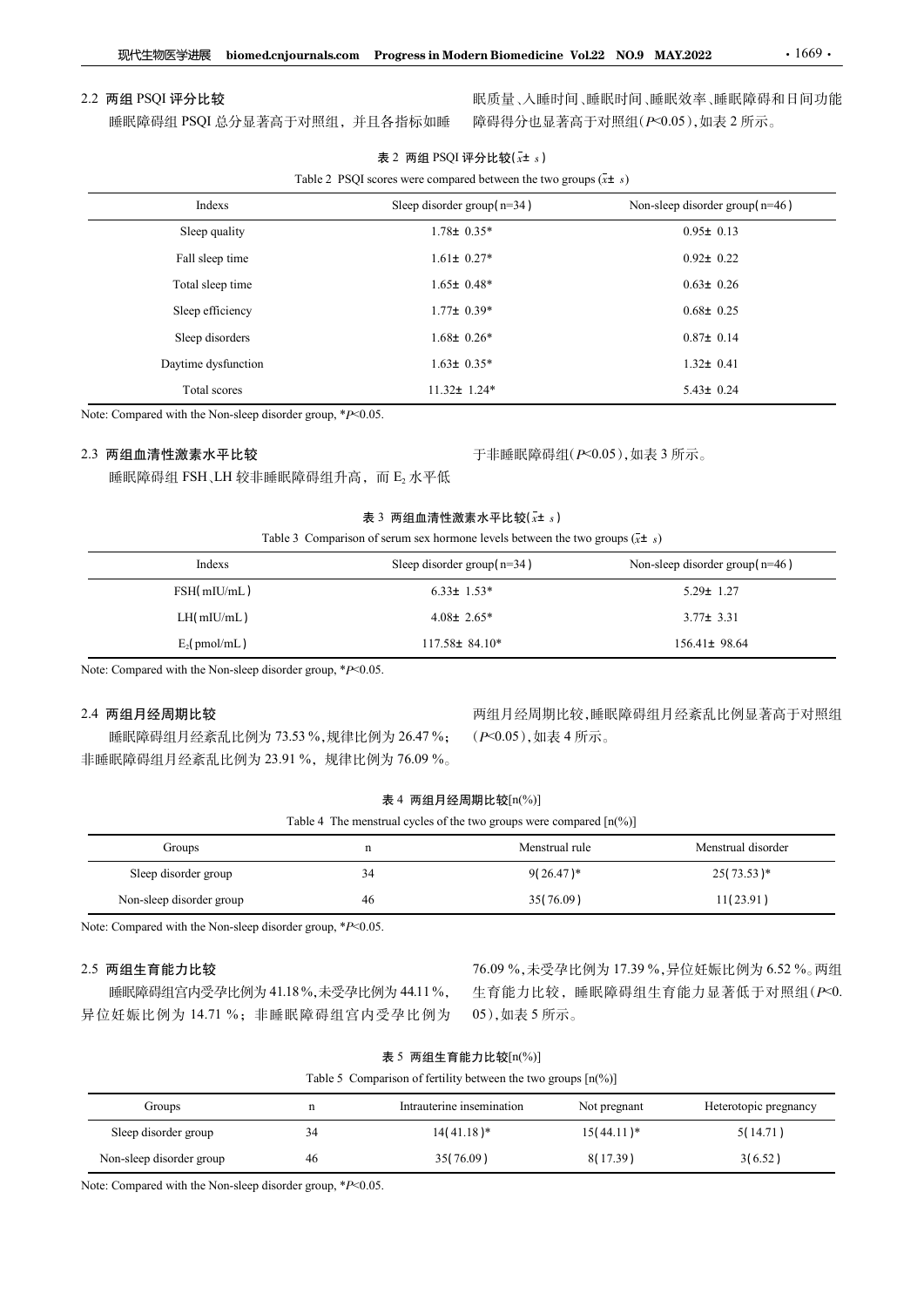## 2.6 睡眠障碍与女性生育能力相关性分析

| $\cdot$ 1670 $\cdot$<br>现代生物医学进展                    |                                                                             | biomed.cnjournals.com Progress in Modern Biomedicine Vol.22 NO.9 MAY.2022 |                                 |  |
|-----------------------------------------------------|-----------------------------------------------------------------------------|---------------------------------------------------------------------------|---------------------------------|--|
|                                                     |                                                                             |                                                                           |                                 |  |
| 2.6 睡眠障碍与女性生育能力相关性分析                                |                                                                             | 关 $( P< 0.05 )$ 。                                                         |                                 |  |
|                                                     | 睡眠障碍与 FSH 和 LH 均存在负相关性, 和 E2 存在正相                                           |                                                                           |                                 |  |
|                                                     | 表 6 睡眠障碍与女性生育能力相关性分析                                                        |                                                                           |                                 |  |
|                                                     | Table 6 Correlation analysis between sleep disturbance and female fertility |                                                                           |                                 |  |
| Groups                                              | FSH                                                                         | LH                                                                        | E <sub>2</sub>                  |  |
| Sleep disorder group                                |                                                                             |                                                                           |                                 |  |
| $\mathbf{r}$                                        | $-0.254$                                                                    | $-0.314$                                                                  | 0.441                           |  |
| $\boldsymbol{P}$                                    | 0.012                                                                       | 0.001                                                                     | 0.001                           |  |
| Non-sleep disorder group                            |                                                                             |                                                                           |                                 |  |
| $\mathbf{r}$                                        | 0.265                                                                       | 0.112                                                                     | $-0.201$                        |  |
| $\boldsymbol{P}$                                    | 0.019                                                                       | 0.098                                                                     | 0.077                           |  |
|                                                     |                                                                             |                                                                           | 的睡眠治疗, 增加了睡眠障碍进一步发展的风险, 导致 FSH、 |  |
| 3 讨论                                                |                                                                             |                                                                           | LH 的表达量出现了代偿性增加, 进而可对卵巢的发育以及卵   |  |
|                                                     | 研究女性睡眠情况,对于进一步了解女性睡眠状态与身体                                                   | 子的生长产生抑制作用,导致 E2 的低表达 <sup>[19]</sup> 。                                   |                                 |  |
| 生理病理变化以及激素之间的关系具有重要的意义,并且还可                         |                                                                             | 本研究结果还显示:两组月经周期比较,睡眠障碍组月经                                                 |                                 |  |
| 了解女性睡眠障碍对女性生育能力的影响 <sup>[8]</sup> 。2006年, Hrayr P   |                                                                             | 紊乱比例显著高于对照组;两组生育能力比较,睡眠障碍组生                                               |                                 |  |
| Attarian 等人在编著的《Sleep Disorders in Women-A Guide to |                                                                             | 育能力显著低于对照组。该结果与学者 Caetano G 等 <sup>[20</sup> 的研究                          |                                 |  |
| Practical Management》一书中指出了女性睡眠障碍的流行病               |                                                                             | 具有一致性,其结果显示,存在睡眠障碍的女性的月经周期大                                               |                                 |  |
| 学,总结了睡眠障碍对女性正常生殖和内分泌的影响以及女性                         |                                                                             | 多是不规律的, 这可能与下丘脑 - 垂体 - 卵巢轴的驱动减弱有                                          |                                 |  |
| 激素调节女性生理过程发挥的作用 <sup>[9]</sup> 。同样在 2006年,我国也       |                                                                             | 关,并且下丘脑 - 垂体 - 卵巢轴的驱动减弱还会继发性的导致                                           |                                 |  |
| 针对女性睡眠障碍展开了一系列调查研究,结果发现女性出现                         |                                                                             | FSH 和 LH 的分泌水平变缓, 导致卵巢内卵泡发育速率变缓,                                          |                                 |  |
|                                                     | 睡眠障碍的概率较高,且睡眠障碍是造成了女性生育能力下降                                                 | 黄体功能下降,即使出现了代偿性增加,也无法使睡眠障碍女                                               |                                 |  |

### 表 6 睡眠障碍与女性生育能力相关性分析

# 3 讨论

研究女性睡眠情况,对于进一步了解女性睡眠状态与身体 生理病理变化以及激素之间的关系具有重要的意义,并且还可 了解女性睡眠障碍对女性生育能力的影响[8]。2006年, Hrayr P 学,总结了睡眠障碍对女性正常生殖和内分泌的影响以及女性 激素调节女性生理过程发挥的作用[9]。同样在 2006 年,我国也 针对女性睡眠障碍展开了一系列调查研究,结果发现女性出现 睡眠障碍的概率较高,且睡眠障碍是造成了女性生育能力下降 的主要原因,并表明改善女性睡眠质量具有重大意义[10-13]。随着 研究的不断进行,下丘脑 - 垂体 - 卵巢轴对女性生育能力影响 的研究也日益增多,有学者研究认为,下丘脑 - 垂体 - 卵巢轴是 连接睡眠障碍和生育能力的桥梁,将会对改善女性生育能力带 来更好的理论指导[14-16]。 。

为探究睡眠障碍是如何通过下丘脑 - 垂体 - 卵巢轴影响女 性生育能力的,本文作者通过设立不同分组的方式,就研究对 象的 PSQI 评分,血清性激素水平,月经周期,生育能力进行了 间、睡眠时间、睡眠效率、睡眠障碍和日间功能障碍各方面得分 均显著高于对照组;睡眠障碍组 FSH、LH 较非睡眠障碍组升 高,而 E2 水平低于非睡眠障碍组,提示当女性出现睡眠障碍 时,垂体分泌的 FSH 和 LH 水平均相应的升高,导致输入到卵 巢中的 E2 降低, 卵巢受到了不同程度的损伤。学者 Benetti-Pinto CL[17]的结果与本文具有相似性,其对卵巢功能不全女 性的睡眠质量进行了研究,结果显示,这类女性的卵巢排卵功 能和卵泡膜细胞功能均出现了紊乱, 并且 E2 的正常分泌模式 出现了中断,较低水平的雌二醇激素长期刺激下,丘脑和垂体 使得下丘脑 - 垂体 - 卵巢轴的驱动减弱。而学者 Palagini L[18]<sup>的</sup> 结果与本文具有一定的差异,其结果发现失眠障碍女性和非失 眠障碍女性血清中 FSH 与 LH 水平比较无差异。本文作者分析 认为:FSH、LH 以及 E2 水平分泌是否正常是女性生育能力是 否正常的一个重要的病理特征,机体因睡眠障碍导致 FSH、LH 和 E2 水平降低,且下丘脑 - 垂体 - 卵巢轴的驱动减弱进一步影 响了 FSH、LH 和 E2 分泌水平,这就极有可能反过来影响女性

分析,结果显示:睡眠障碍组 PSQI 总分以及睡眠质量、入睡时 → 这一结果与 Rahman SA 等<sup>[26]</sup>的研究具有一致性。进一步分析可 本研究结果还显示:两组月经周期比较,睡眠障碍组月经 紊乱比例显著高于对照组;两组生育能力比较,睡眠障碍组生 具有一致性,其结果显示,存在睡眠障碍的女性的月经周期大 多是不规律的,这可能与下丘脑 - 垂体 - 卵巢轴的驱动减弱有 关,并且下丘脑 - 垂体 - 卵巢轴的驱动减弱还会继发性的导致 FSH 和 LH 的分泌水平变缓,导致卵巢内卵泡发育速率变缓, 黄体功能下降,即使出现了代偿性增加,也无法使睡眠障碍女 性的卵泡成熟,且需要更长的时间,因此患者就会表现出月经 延迟、不孕以及异位妊娠等不良症状[21-23]。另外还有报道称,存 在睡眠障碍的女性 E2 水平也是相对较低的,这与本实验中睡 眠障碍女性均有低水平的 E2 的结果相是符合的, 这可能是因 此其雄烯二酮通过芳香化途径在外周脂肪组织中主要转化为 雌酮,从而导致卵巢中 E2 的分泌量降低[24,25]。另外,本研究还通 过 Pearson 法分析睡眠障碍与女性生育能力的相关性,结果表 明睡眠障碍与 FSH 和 LH 均存在负相关性, 和 E2 存在正相关。 这一结果与 Rahman SA <sup>等</sup>[26]的研究具有一致性。进一步分析可 知:该结果印证了女性生育能力和睡眠障碍之间存在复杂且可 能是双向的联系。研究表明,下丘脑 - 垂体 - 卵巢轴必须被视为 一个协同工作的实体,也是一个控制女性生殖的严格调控系 统。导致女性生育能力异常的下丘脑 - 垂体 - 卵巢轴功能障碍 包括下丘脑功能衰竭,其特征是促性腺激素性腺功能减退,导 致多种内分泌疾病的发生;并且出现了继发于卵巢功能衰竭的 高促性腺激素性性腺功能减退症<sup>[27-30]</sup>。

> 综上所述,睡眠障碍的出现可能导致女性下丘脑 - 垂体 -卵巢轴驱动减弱,导致卵泡刺激素释放缓慢,延长了月经周期, 黄体功能下降,增加了未受孕或者再次异位妊娠的发生率。临 床工作中,遇到睡眠障碍的女性要多角度分析,结合患者的临 床表现症状,参考血液学指标和内分泌检测结果,对患者做出 准确的诊断,在缓解睡眠障碍的基础上对后续的生育治疗以及 促排卵方案的选择具有关键性的指导意义。我们的研究表明, 同时调整生活作息规律和方式、改善睡眠是调节女性内分泌以 及生育能力的首要方案。